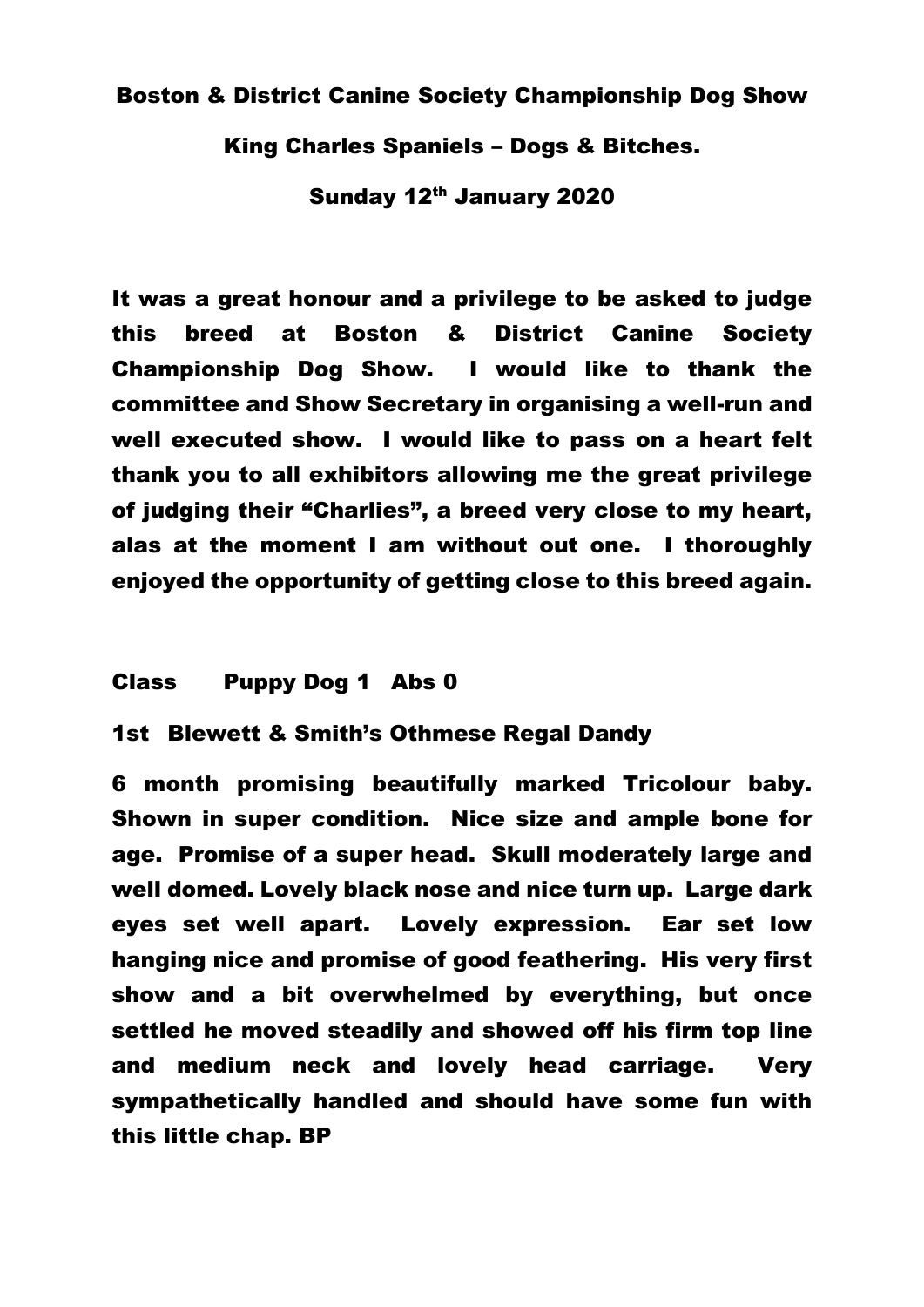## Class Junior Dog 2 Abs 0

1st Mochrie's Downsbank Jeffrey

13 months well marked Tricolour. Lovely cobby body with good deep rib. Short backed and well angulated. Very good on the move, active elegant and driving from behind. A little shyer than number 2. Lovely head, large and broad, with nice dome, with good square muzzle, wide and deep and nicely cushioned under the eyes. Needs a little more attention to ring presentation. Feathering coming nicely. RBD

2nd Smiths' Justacharma Magic Goes On

For type similar to 1 with lovely head piece. Well domed head and large well set dark eyes and low set ears. Needs more body. Moved happily, lovely temperament, a little longer cast than 1 and needs to broaden all through, which with maturity should come. Beautifully presented.

Class Post Graduate Dog 3 Abs 1

1st Harvey's Rivermoor Alberto

Nearly 3 year old Tricolour boy lovely for size. Moderately large skull. Nice large dark eyes. Good turn up and expression. Moderate bone, compact and cobby. Lovely temperament and showed well. Well presented.

2nd French & Traynor's Mitapip Elusive Ruby

Nearly 3 year old rich chestnut Ruby boy that was short and cobby with a lovely domed skull with square muzzle and good turn up. Moved good in front but close behind. Well presented.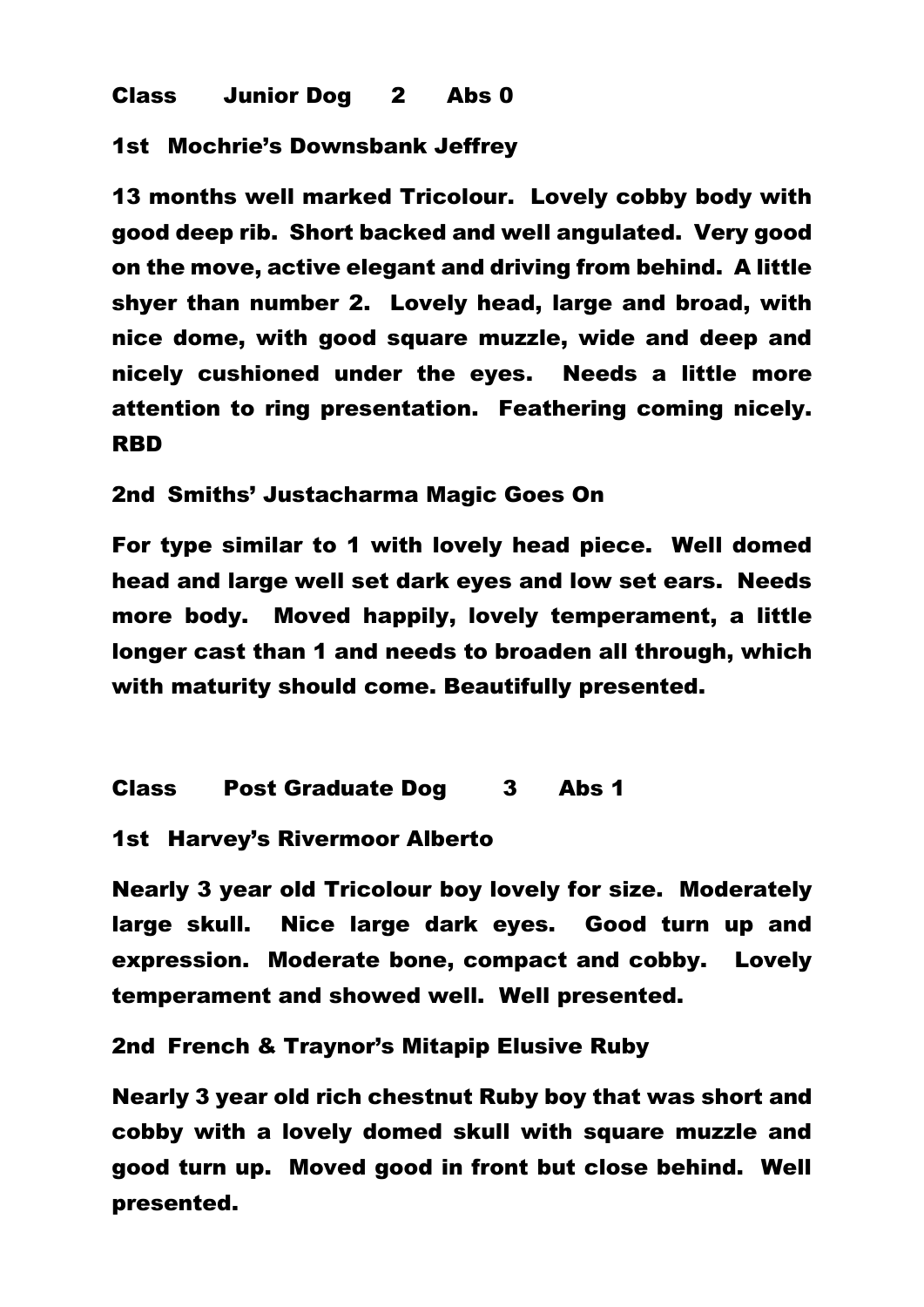# Class Open Dog 3 Abs 1

1st French & Traynor's Celxo Vermouth on Ice

3 year old Blenheim who was the best moving exhibit so far. Ideal for size and shape and nicely balanced. Short straight legs. Good lay of shoulder with nice deep rib. Short level back, moved with drive. Good typical broad and large head with good expression. Compact feet and well bodied throughout. Happy toy spaniel that never stopped showing. BD & BOB

2nd Smith's Ch. Hedra's Truly Magic Is Justacharma

Lovely quality 8 year old Tricolour, just a size larger than 1. Lovely typical head piece. Moved and showed very well loving his day out. Shown in full coat. Just preferred the movement and size of 1.

Class Special Beginners Dog 0 Abs 0

Class Puppy Bitch 1 Abs 0

1st Blewett's Othmese Gyselle

6 month old Black and Tan bitch. Promise of a rich deep tan which at the moment still needs to clear a little. Lovely for shape and size, well bodied for age. Moderate nice and bone. Pleasing expression from dark eyes, well set ears. Well schooled, enjoying her day out.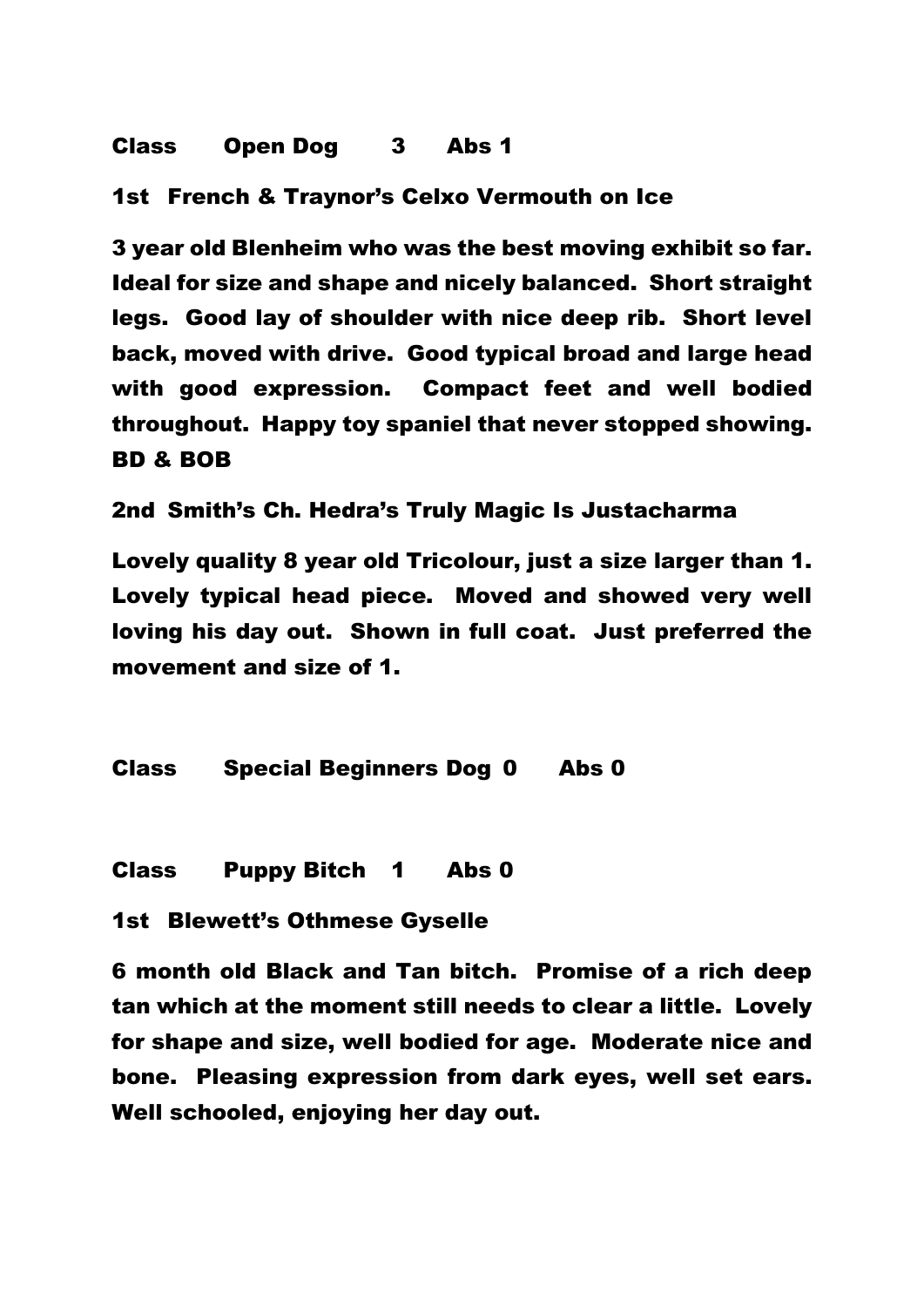### Class Junior Bitch 3 Abs 0

### 1st Lewis' Amantra Tarazed Carleeto

Tricolour bitch lovely and chunky, good for size and shape with moderate bone. Well angulated. Rich tan and large broad head. Well defined stop, good square muzzle with good turn up. Lovely wide, deep chest with level back. Moved steadily RBB

2nd Boyer's Ellinghurst Miss Saigon

Tricolour with super temperament, nicely sized and well balanced throughout, a little over excited here today which detracted from her movement. Beautifully presented and well handled.

3rd Mochrie's Downsbank Snowdrop

Class Post Graduate Bitch 3 Abs 0

1st Boyer's Ellinghurst Kiki Dee

Very small, but balanced Tricolour that was the best mover in the class. Good top line with pretty head piece set with dark eyes

2nd Blewett & Smith's Othmese Lady Florin

Good for type, moderately large head piece with good nose pigment. Dark, well set eyes. Ample for bone. Should breed on something nice. Would not relax here today to give her best.

3rd Abbott's Cofton Reach For The Stars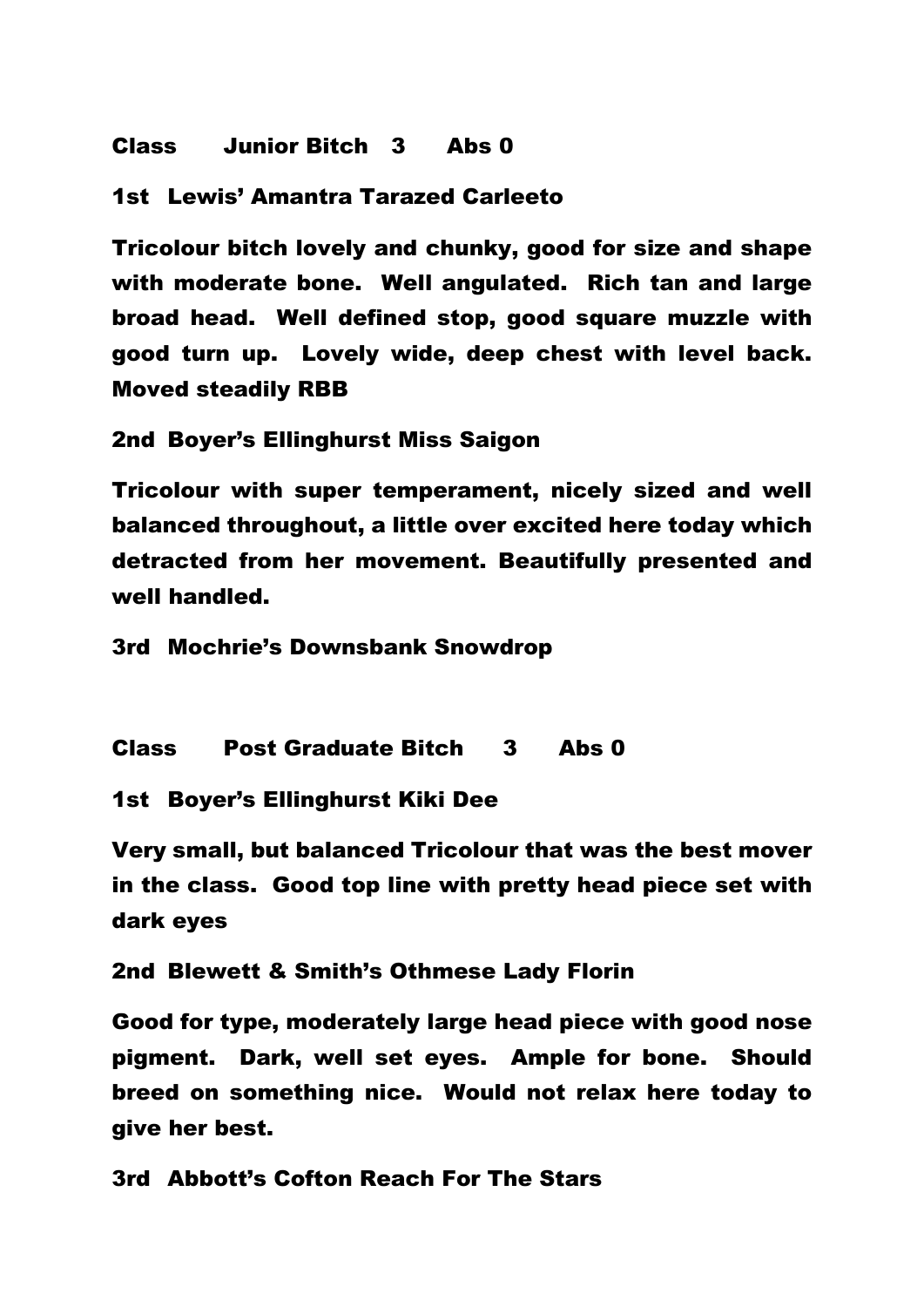## Class Open Bitch 3 Abs 1

1st Harvey's Rivermoor Lady Martha JW

5 year old quality Blenheim bitch that is well bodied, good for type. Moderately large head with pleasing expression from large, dark well set eyes and good turn up. Well set, well feathered ears. Good angulated throughout. Well handled and moved soundly with good head carriage. BB

2nd Blewett & Smith's Cofton Tallisker With Othmese

From a smaller mould than 1, well balanced Black and Tan bitch. Good rich tan. Lovely gentle and affectionate temperament. Moderately large well domed head with well placed dark eyes giving a pleasing expression. Correct ear set. Coat coming nicely and moved ok. Sympathetically handled.

Class Special Beginners Bitch 1 Abs 0

1st Abbott's Cofton Reach For The Stars

Very compact toy Tricolour spaniel. Pretty head piece with lovely dark expressive eyes. Well handled and presented by this young handler BSB